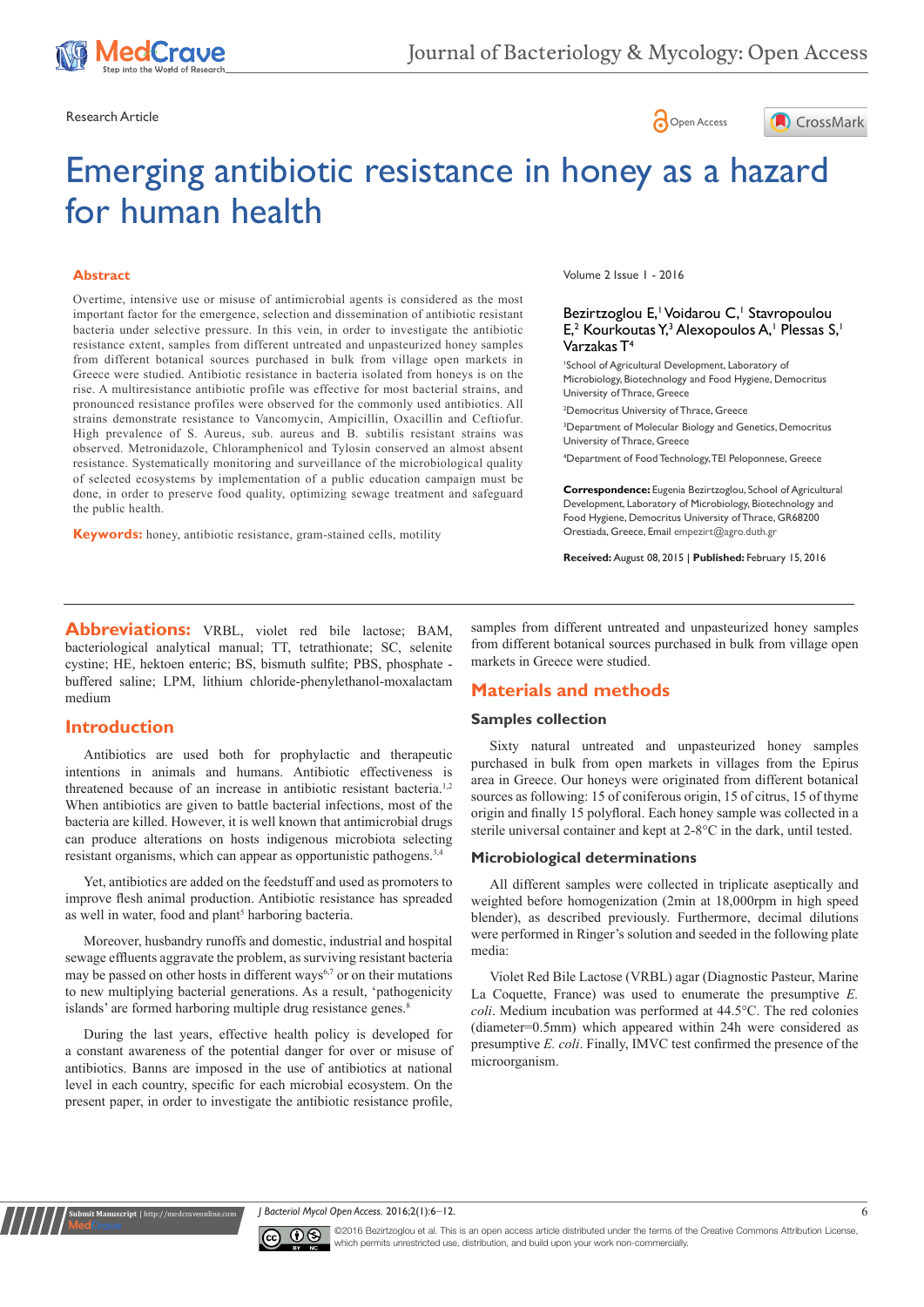Baird-Parker agar (Oxoid Ltd., Basingstoke, Hampshire, UK) was used to quantitatively detect *S. aureus*. Representative colonies with typical black appearance and surrounded by clear zone were picked and subjected to Gram-stain, catalase and coagulase tests (Staphylex, Oxoid Ltd., Basingstoke, Hampshire, UK).

Incubation of the plates was performed accordingly to the medium aerobically or anaerobically for 24h at 37°C. Identification of the strains was performed according to their morphological, cultural, and physiological and biochemical characteristics by the procedures described in the Bergey's manual of Systematic Bacteriology. These included microscopic examination of Gram-stained cells; motility; catalase and oxidase reaction; growth in anaerobic conditions. Finally, phenotypic criteria and biochemical tests were performed when necessary.9

*Salmonella* sp. was investigated according to a modification of the Standard method by the Bacteriological Analytical Manual (BAM, 2001). For the pre-enrichment, 25g was added to 225mL of Lactose broth (LB, pH 7.2) and cultures were incubated at 35°C for 24±2h. On broth tetrathionate the enrichment step was performed (TT, pH 8.4) and selenite cystine (SC, pH 7) incubated at 35°C for 24±2h. Isolations were examined in both media Hektoen enteric (HE) and bismuth sulfite (BS) agars, after incubation at 35°C±2 for 24±2h.

*Shigella* sp. was investigated according to a modification of the method suggested by Pascual Anderson and Calderόn Garcia (2000). For the enrichment step, 25g of honey was mixed into 225mL of broth for ram negative bacteria (N, pH 7). The cultures were incubated at 35°C for 16-18h. Isolations were examined in Hektoen enteric (HE) agar after incubation at 35°C for 24-48h.

For *Bacillus* sp. each sample was diluted 1:2 (w/v) with phosphate - buffered saline (PBS, pH 7.2) and centrifuged at 3000 X g foe 45min. The suspensions heated at 80°C for 15min, a 100μL aliquot was spread into J-agar (JA). Plates were incubated at 35°C for 46h under aerobic conditions. Colonies were identified by their morphological appearance in their medium, Gram reaction, shape, and position of spores.

*Bacillus cereus* was confirmed by presence of large Gram-positive rods with spores that do not swell the sporangium; production of lecithinase and absence of mannitol fermentation on MYP agar; production of acid from glucose anaerobically, reduction of nitrate to nitrite; production of acetylmethylcarbinol (VP-positive); decomposition of L-tyrosine; and finally, growth in the presence of 0.001% lysozyme, followed by classical biochemical tests.<sup>9</sup>

An aliquot of the Ringer's solution was heated for 10min at 80°C and from each dilution a second plate of a non selective medium was seeded for detection of the germinated spores forms. Our media were incubated aerobically and anaerobicaly for 48h at 37°C.

To confirm the presence of *C. perfringens*, L.S. (Lactose-Sulfite) medium was used.10 The composition of the L.S. broth is as follows: 5g tryptic digest of casein; 2.5g yeast extract (Difco); 2.5g sodium chloride; 2.5g lactose; 0.3g L-cysteine hydrochloride; 1L distilled water. The pH was adjusted to  $7.1\pm0.1$  and 9mL of the medium was dispensed into tubes. Sterilization was done by autoclaving at 115°C for 20min. Before use, the medium was boiled for 20min to reduce the oxygen content and 0.5mL of a 1.2 % solution of anhydrous sodium metabisulphite ( $\text{Na}_2\text{S}_2\text{O}_2$ ) and 0.2mL of a 1% solution of ferric ammonium citrate, were added to each tube. The above solutions were

prepared and sterilized by filtration (0.22μm) just prior to use. The medium was shaken and from this tube (10-1) two further dilution steps to 10-3 were made. Incubation was performed aerobically in a waterbath at 46°C for 24h. An aliquot of each sample was heated for 20min at 80°C for detection of germinated spore forms and for each a L.S. broth was seeded.

For *L. monocytogenes*, each sample was constituted by three subsamples of 50g, finely ground in a blender for twominutes. 25g of each sample were analyzed according to a modification of the method suggested by Lee & Mc Clain<sup>11</sup> and Van Netten et al., <sup>12</sup> using PALCAM agar (Merck) instead of Lithium chloride-phenylethanol-moxalactam medium (LPM). The procedure included the following steps: primary enrichment (UVM I Listeria enrichment broth, Merck Co.), secondary enrichment (UVM II Listeria enrichment broth. Merck Co.), plating (PALCAM agar) and biochemical identification.

The typical colonies were tested using API Listeria identification kit (BioMerieux. L' Etoile, France) and finally a kit serotyping was performed: Rapid slide agglutination technique was adopted using *L. monocytogenes* O antisera types 1,4 and poly (Difco, USA).

Honey samples were considered as positive if at least one cfu/g of a given microorganism was discovered and verified in two out of the three repetitions of analysis. All other samples were considered as negatives.

#### **Antibiotic resistance profile**

All isolated *B. cereus*, *C. perfringens*, *E. coli* and *S. aureus* strains were tested for their antimicrobial activities in Mueller-Hinton agar by applying the antibiotic discs and detected using the disk diffusion method, according to the standards by the National Committee for Clinical Laboratory Standards.13 In brief, an aliquot of 100mL of an overnight culture was diluted in saline solution to about 1.5x108 CFU/mL (0.5 Units of McFarland turbidity standard). Mueller-Hinton agar (Oxoid Ltd., Basingstoke, UK) plates were flooded with this suspension to give confluent colonies. The inoculated plates were allowed to stand at room temperature for 15min prior to dispensing the paper disks and the plates incubated accordingly. The diameters of the clear zones around each disk were measured after incubation.

The following concentrations in antibiotic discs were used: Amoxicillin with clavulanic acid (30μg), Erythromycin (15μg), Tylosin (30μg), Metronidazole (15μg), Oxacillin (10µg), Vancomycin (30μg), oxytetracycline (30μg), Ceftiofur (30μg), Ampicillin (10μg), sulfamethoxazole with trimethoprim (25μg), Ciprofloxacin (5μg) and chloramphenicol (30μg).

The Bauer-Kirby technique<sup>14</sup> was used to determine susceptibility to antibiotics for *L. monocytogenes* sensitivity of each isolate as 'susceptible', ΄intermediate΄ or 'resistant'.

#### **Statistical analysis**

Chi-square tests were used to determine statistically significant differences in the prevalence of the microbes in the various samples. Mean values of groups were compared by using Kruskal\_Wallis and Mann-Whitney tests at 95% significance level. All statistical analyses were performed with the aid of SPSS v.12 (SPSS, USA).

# **Results and discussion**

*S. aureus* was isolated from eight (8) honey samples out of 60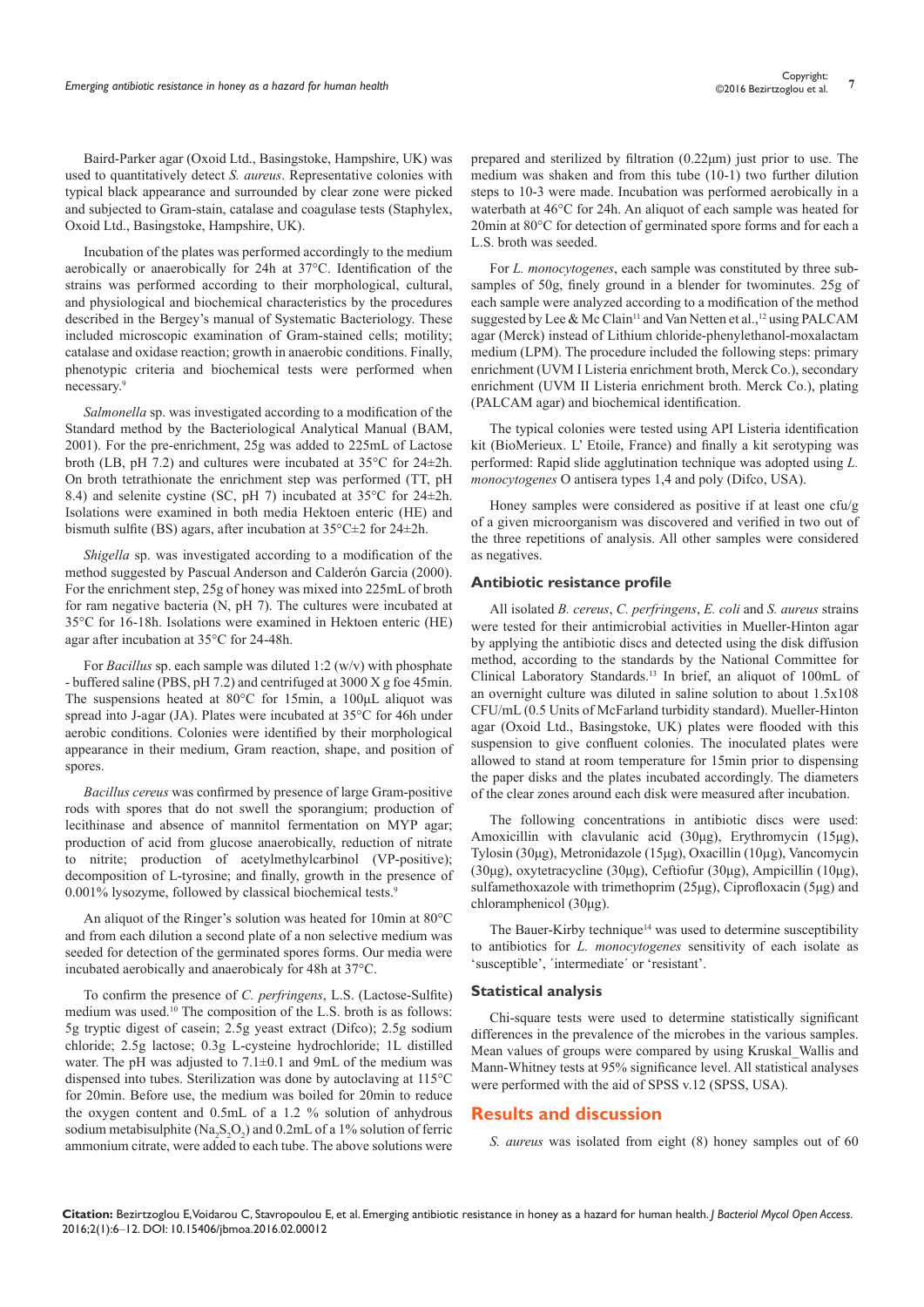(13.3%) indifferent from their origin (Table 1). *E. coli* was recovered from 3 samples (5%), *Bacillus sp*. from 13 samples (21.7%) and *C. perfringens* in 17 samples as spore forms (28.33%) and in 4 samples (6.7%) as vegetative forms. In most of the positive samples vegetative and spore forms of *C. perfringens* were concurred.

\*Honey samples were considered as positive if at least one cfu/g of a given microorganism was discovered and verified in two out of the three repetitions of analysis.

Multiresistance to *E. coli*, pathogenic *Staphylococcus* and other pathogens isolated of honey has been reported. Vancomycin (12-44%), Oxacilline (26-58%), Ciprofloxacin (25-58%), keeps the sceptre in antibiotic resistance of the different microbial strains isolated from honey, followed by erythromycin (21-52 %), Amoxicillin with

clavulanic acid (21-42%), cotrimoxazole with trimethoprim (22- 46%), Ampicillin (23-46%), oxytetracycline (15-26%), and finally ceftiofur (18-37%). *E.coli* and *S.aureus* strains seem to present the highest multi-antibiotic associated resistance.

Finally, *L. monocytogenes* was found in one sample (1.7%) and in low density (1cfu/25g). In general, the various bacterial populations were relatively low, ranged from 0.69 log cfu/g to 1.41 log cfu/g and distributed evenly among the samples.

All isolated strains demonstrate resistance to Ampicillin, Oxacillin and Ceftiofur. The pattern of our isolates against the other studied antibiotics was variable. However, high prevalence of *S. Aureus*, *sub. aureus* and *B. cereus* resistant strains was observed (Table 2).

**Table 1** Occurrence of bacteria (numbers of positive samples), isolated from honey samples

| a/a | Origin of sampler | S.aureus | E.coli                   | Salmonella<br>sp         | <b>Shigella</b><br>sp. | Bacillus sp.   | C.perfringens            |                |
|-----|-------------------|----------|--------------------------|--------------------------|------------------------|----------------|--------------------------|----------------|
|     |                   |          |                          |                          |                        |                | Vegetative<br>forms      | Spore<br>forms |
|     | coniferous origin | 2        | 1                        | $\overline{\phantom{a}}$ | -                      | 5              | $\overline{\phantom{a}}$ | 5              |
| 2   | Citrus origin     | 1        | $\overline{\phantom{0}}$ | $\overline{\phantom{a}}$ | -                      | 2              | 1                        | 1              |
| 3   | Thyme origin      | 2        | $\overline{2}$           | $\overline{\phantom{a}}$ | -                      | $\overline{2}$ | $\mathbf{1}$             | 5              |
| 4   | Polyfloral honey  | 3        |                          | ٠                        |                        | 4              | 2                        | 6              |
|     | <b>Total</b>      | 8        | 3                        | $\overline{\phantom{a}}$ | -                      | 13             | 4                        | 17             |

**Table 2** Percentage of resistant strains isolated from honey samples

| <b>Strain</b> | Sample | Antibiotic compound              | % of Resistant |
|---------------|--------|----------------------------------|----------------|
|               |        | Vancomycin                       | 42             |
|               |        | Erythromycin                     | 46             |
|               |        | Ampicillin                       | 39             |
|               |        | Oxacillin                        | 35             |
|               |        | Ciproflaxacin                    | 27             |
|               |        | Cortimethoxazole                 | 39             |
| S. aureus     | Honey  | with Trimethoprim                |                |
|               |        | Oxytetracycline                  | 26             |
|               |        | Ceftiofur                        | 24             |
|               |        | Amoxicillin with Clavulanic Acid | 30             |
|               |        | Tylosin                          | 9              |
|               |        | Chlolamphenicol                  | 8              |
|               |        | Metronidal                       | 9              |

**Citation:** Bezirtzoglou E, Voidarou C, Stavropoulou E, et al. Emerging antibiotic resistance in honey as a hazard for human health. *J Bacteriol Mycol Open Access.* 2016;2(1):6‒12. DOI: [10.15406/jbmoa.2016.02.00012](https://doi.org/10.15406/jbmoa.2016.02.00012)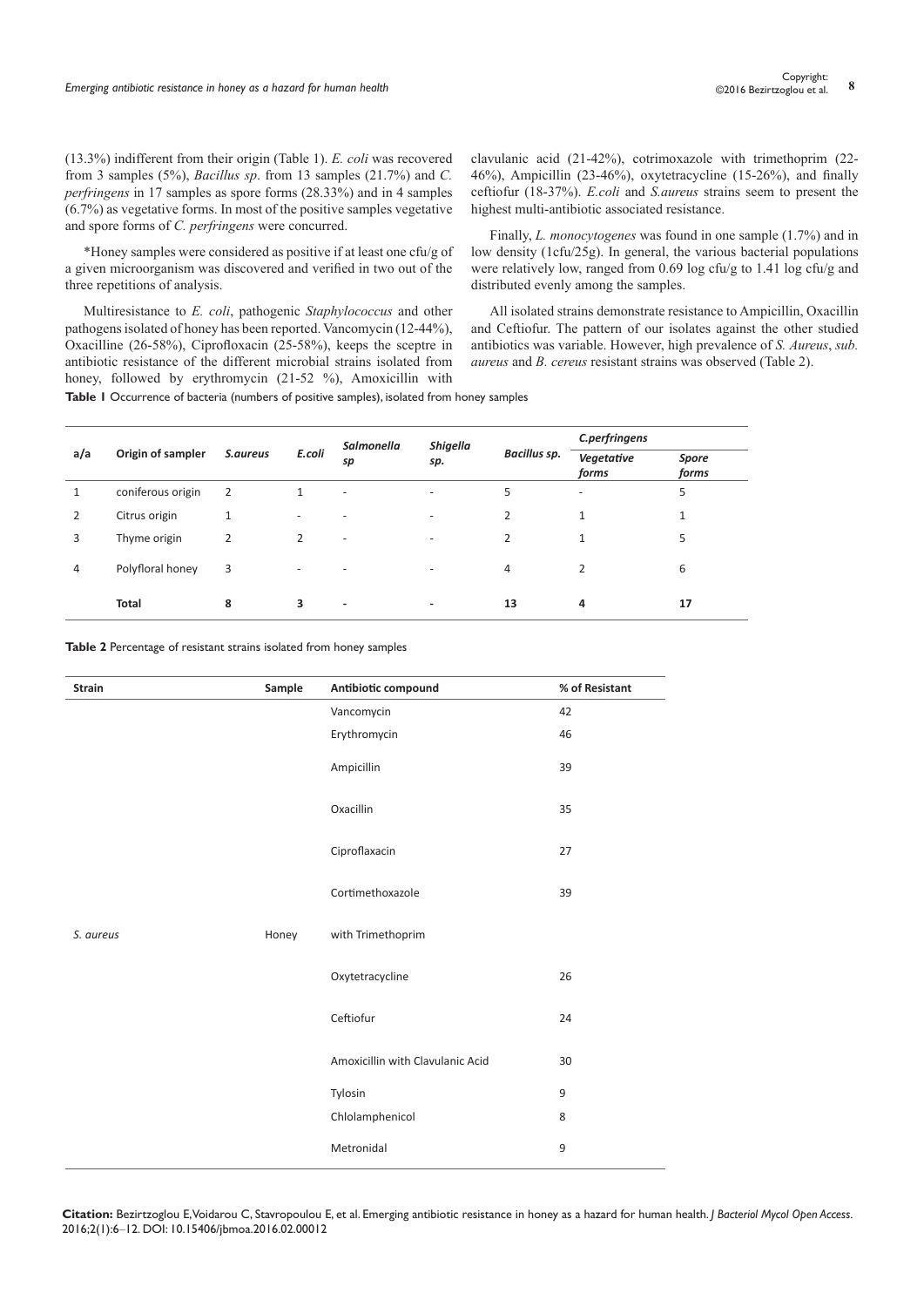| Table Continued |
|-----------------|
|-----------------|

| Table Communicul<br>Strain  | Sample | Antibiotic compound              | % of Resistant |
|-----------------------------|--------|----------------------------------|----------------|
|                             |        | Vancomycin                       | 34             |
|                             |        | Erythromycin                     | 36             |
|                             |        | Ampicillin                       | 12             |
|                             |        | Oxacillin                        | 48             |
|                             |        | Ciproflaxacin                    | 24             |
|                             |        | Cortimethoxazole                 | 22             |
| S. aureus subsp. anaerobius | Honey  | with Trimethoprim                |                |
|                             |        | Oxytetracycline                  | 15             |
|                             |        | Ceftiofur                        | 16             |
|                             |        | Amoxicillin with Clavulanic Acid | 33             |
|                             |        | Tylosin                          | 8              |
|                             |        | Chlolamphenicol                  | $\overline{7}$ |
|                             |        | Metronidal                       | 17             |
|                             |        | Vancomycin                       | 31             |
|                             |        | Erythromycin                     | 21             |
|                             |        | Ampicillin                       | 56             |
|                             |        | Oxacillin                        | 58             |
|                             |        | Ciproflaxacin                    | 69             |
|                             |        | Cortimethoxazole                 | 46             |
| E. coli                     | Honey  | with Trimethoprim                |                |
|                             |        | Oxytetracycline                  | 15             |
|                             |        | Ceftiofur                        | 18             |
|                             |        | Amoxicillin with Clavulanic Acid | 21             |
|                             |        | Tylosin                          | 11             |
|                             |        | Chlolamphenicol                  | $\overline{7}$ |
|                             |        | Metronidal                       | 13             |
|                             |        | Vancomycin                       | 27             |
|                             |        | Erythromycin                     | 25             |
|                             |        | Ampicillin                       | 23             |
|                             | Honey  | Oxacillin                        | 25             |
|                             |        | Ciproflaxacin                    | 56             |
|                             |        | Cortimethoxazole                 | 34             |
| <b>B.</b> cereus            |        | with Trimethoprim                |                |
|                             |        | Oxytetracycline                  | 18             |
|                             |        | Ceftiofur                        | 30             |
|                             |        | Amoxicillin with Clavulanic Acid | 24             |
|                             |        | Tylosin                          | 10             |
|                             |        | Chlolamphenicol<br>Metronidal    | 6              |
|                             |        |                                  | 10             |
|                             |        | Vancomycin                       | 12             |
|                             |        | Erythromycin                     | 52             |
|                             |        | Ampicillin                       | 36             |
|                             | Honey  | Oxacillin                        | 26             |
|                             |        | Ciproflaxacin                    | 39             |
|                             |        | Cortimethoxazole                 | 40             |
| C.perfringens               |        | with Trimethoprim                |                |
|                             |        | Oxytetracycline                  | 21             |
|                             |        | Ceftiofur                        | 37             |
|                             |        | Amoxicillin with Clavulanic Acid | 42             |
|                             |        | Tylosin                          | 11             |
|                             |        |                                  |                |
|                             |        | Chlolamphenicol                  | 10             |

**Citation:** Bezirtzoglou E, Voidarou C, Stavropoulou E, et al. Emerging antibiotic resistance in honey as a hazard for human health. *J Bacteriol Mycol Open Access.* 2016;2(1):6‒12. DOI: [10.15406/jbmoa.2016.02.00012](https://doi.org/10.15406/jbmoa.2016.02.00012)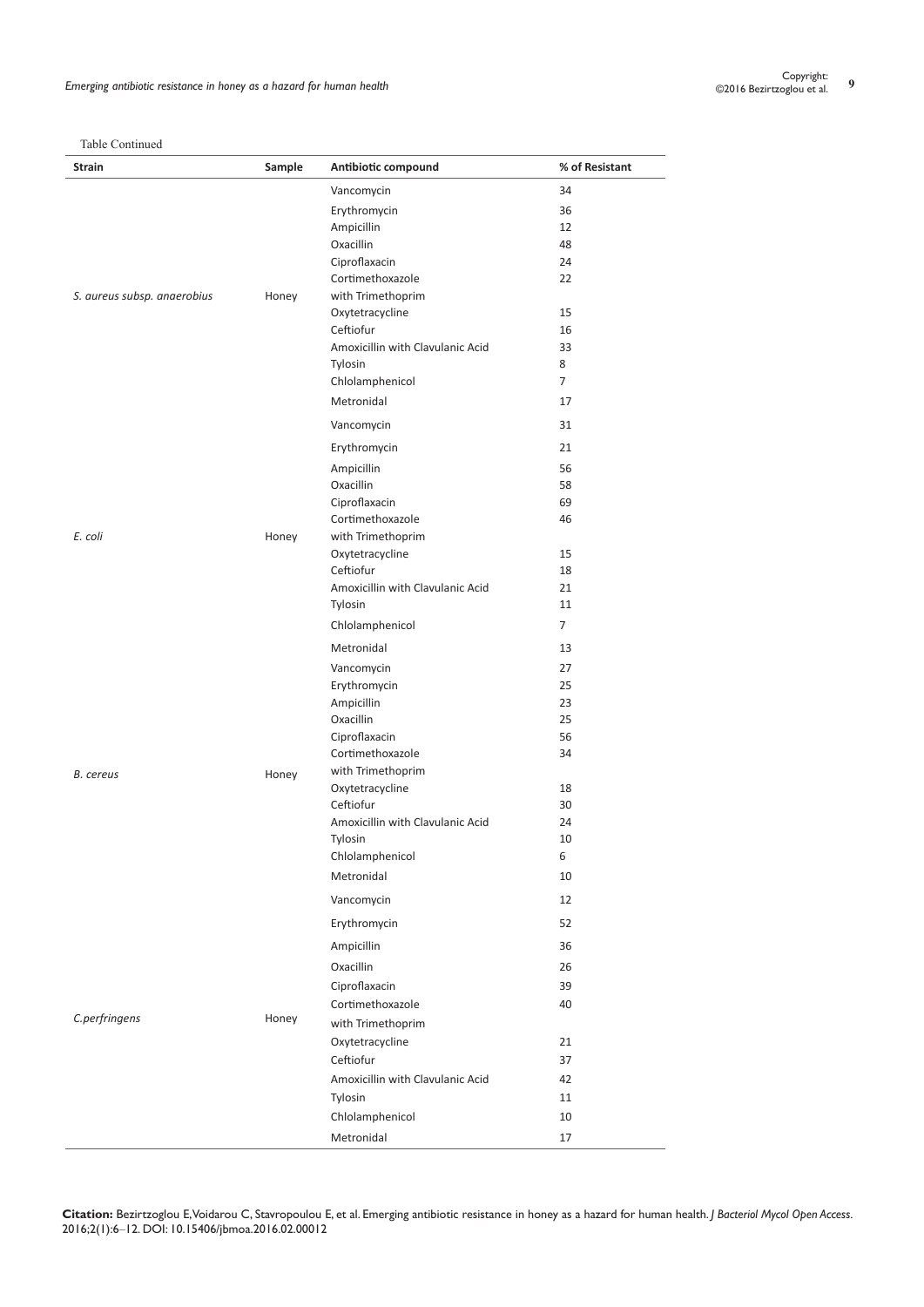A multiresistant *L. monocytogenes* was discovered only in one sample of polyfloral honey. This strain developed resistance to Ampicillin, Oxacillin, Ciprofloxacin, Ceftiofur, Amoxicillin with clavulanic acid and sulfomethoxazole with trimethoprim.

Originally, flower nectar collected by bees mouth mixed with special enzymes in the bees saliva turns into honey. Honey is considered to be a healthy product and a miraculous food without developing side effects. Rural population in Greece traditionally manufactures unpasteurized honey and honey derived products. These products are considering being of high nutritional quality and value are fed commonly to infants as honey is believed to have antimicrobial capacities.

Antibacterial properties of honey have stimulated the interest of many researchers<sup>1-4</sup> during the last decades. Honey has unique properties that render it bacteriostatic and bactericidal. Honey is reported as wound healing.<sup>15</sup> It was also given as a gastrointestinal remedy from the very old years until now days.<sup>5,15</sup>

The health benefits of honey depend on the quality of the honey and on the nectar botanical source.<sup>16,17</sup> Besides its beneficial role, honey seems to hide some negative effects due to the presence of rare bacteria colonizing it. Spore-forming bacteria are usually found in honey, such as *Bacillus* and *Clostridium* always recovered in low levels.17 *Staphylococcus* or *Enterobacteriaceae* found occasionally seems to be secondary contaminants of the product coming from the air, environment, food handling or equipment.<sup>18</sup>

The occurrence of antibiotic-resistant bacteria in foods is a potential health hazard, as resistance can be transferred among bacteria. Irrational and extensive use of antimicrobial agents has led to an increase in the rate of resistant strains of bacteria whether they come from the environment or from clinical sources associated with human infection.<sup>19</sup> Antibiotic resistance in bacteria may be an intrinsic trait, or it may be acquired. More specifically, genes which are responsible for antibiotic resistance are usually located on the chromosomes of the environmental strains.<sup>20,21</sup>

In recent surveys, it has been established that these genes also exist in plasmids that can easily be transferred to human pathogens.19 The majority of antibiotics used in veterinary practice for the treatment of animal infections as well as growth factors included in animal feed additives, which are partially metabolized, excreted and absorbed into plant tissues and aquatic environments.22 Resistant bacteria are transferred from food to humans via the food chain, after handling. Antibiotics are also used in aquaculture and agriculture in order to increase the productivity of animals and plants.

Our interest is focused on unpasteurized raw honey associated antibiotic resistance, as in our knowledge there not many studies exploring honey microflora antibiotic profile,<sup>5,6</sup> which could constitutes an important public health hazard.<sup>18</sup>

In this vein, the antibiotic resistance patterns of our bacterial isolates were performed. The antibiotic resistance patterns of our isolates were performed. A total of 12 antibiotics, as described in material and methods were studied for resistance of isolates such as, *C. perfringens*, *E. coli*, *S. aureus* and *B. cereus* (Table 2).

A multiresistance antibiotic profile was effective for most bacterial strains, and pronounced resistance profiles were observed for the commonly used antibiotics. All strains demonstrate resistance to Ampicillin, Oxacillin and Ceftiofur. The pattern of our isolates against the other studied antibiotics was variable.

Antibiotic multiresistance to *E. coli*, pathogenic *Staphylococcus* and other pathogens isolated of honey has been reported. *E.coli* and *S.aureus* strains seem to present the highest multi-antibiotic associated resistance. Specifically, high prevalence was observed for *S. Aureus*, *sub. aureus* and *B. cereus* resistant strains.

*S.aureus* vancomycin resistant was shown positive in a restrict amount of samples. As known, it is a pathogenic bacterium of importance in hospitals and community.

However, in recent years its spreading is reported worldwide in livestock and food mainly of animal origin.23 People working with live stock farm animals seem to be at a potential risk of becoming carriers of these strains. Bees gather nectar juice in the heart of the flowers or pollen from anthers of flowers.

A multi-resistant microbial flora is indigenous to flowers<sup>24</sup> and moreover, flowers and plants are exposed to the environmental microflora which as discussed contains multiple antibiotic resistant species. Inhabitants of the environmental ecosystems; soil, waters, plants and their foliage and they became opportunistic pathogens for humans. Specific adaptation to their natural environment and possible mutations seem to arm these strains against the development of antibiotic resistance.

A multiresistant *L. monocytogenes* was discovered only in one sample of polyfloral honey. This strain developed resistance to Ampicillin, Oxacilline, Ciprofloxacin, Ceftiofur, Amoxicillin with clavulanic acid and sulfomethoxazole with trimethoprim. Albeit the high observed resistance profile, Metronidazole, chloramphenicol and Tylosin conserved an almost absent resistance.

Μulti-resistance in hospitalized patients and outpatients have been reported.<sup>25</sup> The case of outpatients is somewhat interesting, as these patients had not received systematically antibiotics, the observation of frequent multiresistance was not expected in this group of patients. The reason for the resistance patterns observed may be due to the food ingested. It is of substantial interest to note that in our country for improving the quality of animals, antibiotics are added in their food. Antibiotics could be present at high levels in animals and their products consumed by man. It is then conceivable and understoodable, the presence of multiresistance observed in most of our isolates, and in conclusion, it should not be underestimated.

The comparison of similar strains reveals significantly higher total resistance to the environmental ecosystem than to the clinical ones.26 Recently, the in vitro bactericidal activity of a medical grade honey (sterilized) has been reported to be effective even upon the antibioticresistant bacteria<sup>27</sup>

As mentioned, honey microenvironment is not favorable to the persistance of bacteria. Bacteria isolated from honey seem to be associated with the origin of the sample, the quality of the honey and its hygienic status.17 Plant origin of honey seems to be associated also to the bacterial load (Table 1). Polyfloral honey as they contains more floral ingredients carrying the microflora of all their constituents. Our results showed a higher bacterial multiresistance to this composite microflora.

Coniferous honey come in second position in terms of bacteria, followed by Thyme and Citrus honey. Coniferous plants and seeds are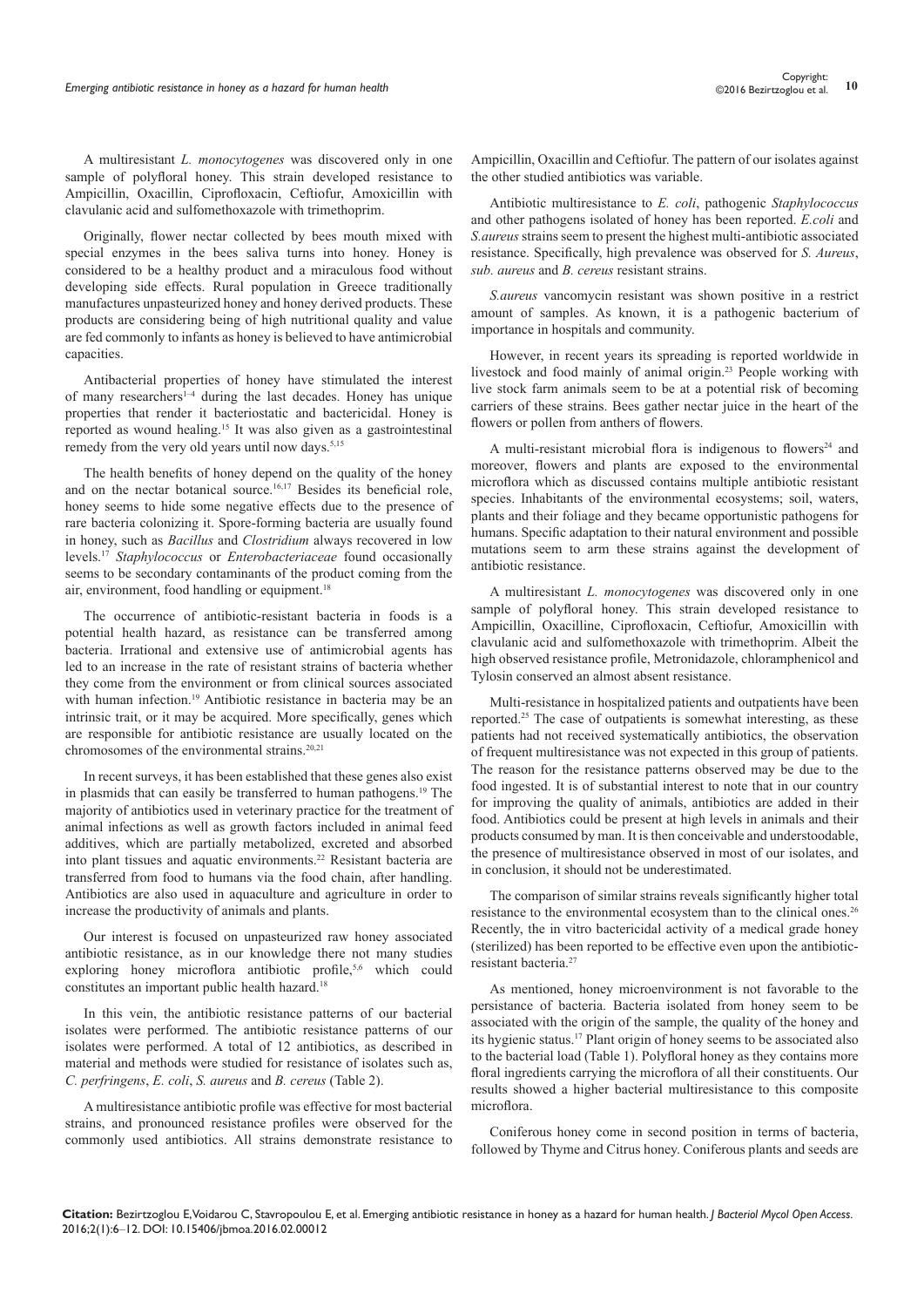related with high incidence damping-off diseases by their indigenous 11. Lee WH, McClain D. Improved *[Listeria monocytogenes](http://www.ncbi.nlm.nih.gov/pubmed/3024563/)* selective agar. bacteria due to their abundant microflora.<sup>28</sup>

Thyme and Citrus plants are carrying less bacteria as result of their strong essentials oils which show high antimicrobial activities<sup>29</sup> through this study, it is reported that different human activities provide environments that select for resistant strains and encourages the transfer of genetic information from unrelated bacterial species.<sup>17,30</sup>

An effective and systematic surveillance strategy is necessary to preserve dissemination of multi-drug resistant microorganisms by imposing strict hygienic rules by legislation.<sup>31</sup>

Since the food origin of some human infections is now recognized, it is thus crucial to test systematically foods, especially those which are not sterilized before consumption for development of antibiotic resistance, in order to establish corrected actions and measures preserving from spreading of antibiotic multiresistant strains.

Habits and techniques associated to the nectar and pollen gathering from plants seems to be of great importance. Bee workers are often illiterate and naive of good collection practices. Monitoring and education should be important to ensure high quality honey.

## **Acknowledgements**

None.

## **Conflict of interest**

The author declares no conflict of interest.

#### **References**

- 1. Mollan, Peter C[. The antibacterial activity of honey:1. The nature of the](http://researchcommons.waikato.ac.nz/handle/10289/2094)  [antibacterial activity.](http://researchcommons.waikato.ac.nz/handle/10289/2094) *Bee World*. 1992;73(1):5–28.
- 2. Mollan, Peter C[. The antibacterial activity of honey:](http://researchcommons.waikato.ac.nz/handle/10289/2140) 2. Variation in the [potency of the antibacterial activity.](http://researchcommons.waikato.ac.nz/handle/10289/2140) *Bee World*. 1992;73(2):59–76.
- 3. Sackett G. *Honey as a carrier of intestinal diseases*. USA: Colorado State University; 1919. p.18–30.
- 4. [Smith MR, McCaughey WF, Kemmerer AR](http://www.tandfonline.com/doi/abs/10.1080/00218839.1969.11100225). Biological effects of honey. *J Api Res*. 1969;[8\(2\):99–110.](http://www.tandfonline.com/doi/abs/10.1080/00218839.1969.11100225)
- 5. Stomfay Stitg J. Honey; an ancient yet modern medicine. *Science Counrellor*. 1960;23:110–125.
- 6. [Zumla A, Lulat A. Honey– a remedy rediscovered.](http://www.ncbi.nlm.nih.gov/pubmed/2685300) *J R Soc Med*. 1989;[82\(7\):384–385.](http://www.ncbi.nlm.nih.gov/pubmed/2685300)
- 7. [Kumar K, Gupta SC, Baidoo SK,](http://www.ncbi.nlm.nih.gov/pubmed/16221828) et al. Antibiotic uptake by plants from [soil fertilized with animal manure.](http://www.ncbi.nlm.nih.gov/pubmed/16221828) *J Environ Qual*. 2005;34(6):2082–2085.
- 8. [Alexopoulos A, Voidarou C, Stefanis C, et al. Antibiotic resistance profiles](http://www.microbecolhealthdis.net/index.php/mehd/article/view/7685)  and integrons in *Enterobacteriaceae* [from the riverside of Evros–Ardas](http://www.microbecolhealthdis.net/index.php/mehd/article/view/7685)  [with respect to chemical and waste pollution.](http://www.microbecolhealthdis.net/index.php/mehd/article/view/7685) *Micr Ecol Health Dis*. [2006;18\(3–4\):170–176.](http://www.microbecolhealthdis.net/index.php/mehd/article/view/7685)
- 9. [Warren BR, Parish ME, Schneider KR](http://www.ncbi.nlm.nih.gov/pubmed/16954064). *Shigella* as a foodborne pathogen [and current methods for detection in food.](http://www.ncbi.nlm.nih.gov/pubmed/16954064) *Crit Rev Food Sci Nutr*. [2006;46\(7\):551–567.](http://www.ncbi.nlm.nih.gov/pubmed/16954064)
- 10. Bezirtzoglou E, Romond C. [Rapid identification and enumeration of](http://www.microbecolhealthdis.net/index.php/mehd/article/view/7534) *C. perfringens* [in the human faecal flora.](http://www.microbecolhealthdis.net/index.php/mehd/article/view/7534) *MicrEcol H Dis*. 1990;3(3):159– [163.](http://www.microbecolhealthdis.net/index.php/mehd/article/view/7534)
- *[Appl Environ Microbiol](http://www.ncbi.nlm.nih.gov/pubmed/3024563/)*. 1986;52(5):1215–1217.
- 12. [Netten Van P, Perales I, van de Moosdijk A,](http://www.ncbi.nlm.nih.gov/pubmed/2518321) et al. Liquid and solid selective [differential media for the detection and enumeration of](http://www.ncbi.nlm.nih.gov/pubmed/2518321) *L. monocytogenes* and other *Listeria* spp. *[Int J Food Microbiol](http://www.ncbi.nlm.nih.gov/pubmed/2518321)*. 1989;8(4):299–316.
- 13. National Committee for Clinical Laboratory Standards. *Methods for antimicrobial susceptibility testing of anaerobic bacteria*. 4th ed. USA: NCCLS publication no. M11–A4, Approved standard; 1997.
- 14. Traub WH. [Simple screening method for gram–positive bacterial beta–](http://www.ncbi.nlm.nih.gov/pubmed/7075323) [lactam antibiotic tolerance on routine laboratory Bauer–Kirby antibiogram](http://www.ncbi.nlm.nih.gov/pubmed/7075323)  plates. *[Chemotherapy](http://www.ncbi.nlm.nih.gov/pubmed/7075323)*. 1982;28(2):110–118.
- 15. Bonvehi JS, Manzanares AB, Vilar JMS. Quality evaluation of broom honey (*Spartocyticus supranubius* L) produced in Tenerife. *J Science Food Agriculture*. 2004;84(10):1094–1104.
- 16. Blomfield R[. Honey for decubitus ulcers.](http://www.ncbi.nlm.nih.gov/pubmed/4739699) *JAMA*. 1973;224(5):905–910.
- 17. Tsekoura F, Alexopoulos A, Stefanis C, et al. *Aerobic and anaerobic bacteriology of Greek honeys*. Greece: 2nd Biennial International Congress on Bioprocesses in Food Industries (ICBF–2006), Patras; 2006.
- 18. Skoufos I, Voidarou C, Bezirtzoglou E, et al. Effects of machine–miking on the bacterial flora of teat duct and mammary gland of ewes. *Journal of Veterinary Medicine Series B*. 2006;53(10):499.
- 19. Baquero F, Martinez JL, Canton R[. Antibiotics and antibiotic resistance in](http://www.ncbi.nlm.nih.gov/pubmed/18534838)  water environments*[. Curr Opin Biotechnol](http://www.ncbi.nlm.nih.gov/pubmed/18534838)*. 2008;19(3):260–265.
- 20. [D'Acosta VM, McGrann KM, Hughes DW,](http://www.ncbi.nlm.nih.gov/pubmed/16424339) et al. Sampling the antibiotic resistome*. Science*[. 2006;311\(5759\):374–377.](http://www.ncbi.nlm.nih.gov/pubmed/16424339)
- 21. [Fajardo A, Martinez Martin N, Mercadillo M, et al. The neglected intrinsic](http://www.ncbi.nlm.nih.gov/pubmed/18286176)  [resistome of bacterial pathogens](http://www.ncbi.nlm.nih.gov/pubmed/18286176)*. PLoS One*. 2008;3(2):e1619.
- 22. Dolliver H, Gupta S[. Antibiotic losses in leaching and surface runoff from](http://www.ncbi.nlm.nih.gov/pubmed/18453442)  [manure–amended agricultural land.](http://www.ncbi.nlm.nih.gov/pubmed/18453442) *J Environ Qual*. 2008;37(3):1227– 1237
- 23. [Bezirtzoglou E, Alexopoulos A, Voidarou C](http://www.tandfonline.com/doi/abs/10.1080/08910600802408103?journalCode=imdi20). Apparent antibiotic misuse in [environmental ecosystems and food.](http://www.tandfonline.com/doi/abs/10.1080/08910600802408103?journalCode=imdi20) *Micr Ecol Health Dis*. 2008;20(4):1– [3.](http://www.tandfonline.com/doi/abs/10.1080/08910600802408103?journalCode=imdi20)
- 24. [Kates SG, McGinley KJ, Larson EL,](http://www.ncbi.nlm.nih.gov/pubmed/1907439) et al. Indigenous multiresistant [bacteria from flowers in hospital and non–hospital environments.](http://www.ncbi.nlm.nih.gov/pubmed/1907439) *Am J [Infection Control](http://www.ncbi.nlm.nih.gov/pubmed/1907439)*. 1991;19(3):156–161.
- Yu HS, Lee JC, Kang HY, et al. Changes in gene cassettes of class 1 integrons among *Escherichia coli* [isolates from urine specimens collected](http://www.ncbi.nlm.nih.gov/pubmed/14662921)  [in Korea during the last two decades.](http://www.ncbi.nlm.nih.gov/pubmed/14662921) *J Clin Microbiol*. 2003;41(12):5429– [5433.](http://www.ncbi.nlm.nih.gov/pubmed/14662921)
- 26. [Mantzourani I, Panopoulou M, Theodoridou I, et al. Comparative](http://www.ijcmas.com/vol-4-4/I.Mantzourani,%20et%20al.pdf)  [Antimicrobial Susceptibility Profiling of Tigecycline and other Antibiotics](http://www.ijcmas.com/vol-4-4/I.Mantzourani,%20et%20al.pdf)  [against Clinical and Environmental Isolates.](http://www.ijcmas.com/vol-4-4/I.Mantzourani,%20et%20al.pdf) *Int J Curr Microbiol App Sci*. [2015;4\(4\):384–396.](http://www.ijcmas.com/vol-4-4/I.Mantzourani,%20et%20al.pdf)
- 27. [Wakman PH, Van den Akker JP, Guglu A, et al. Medical–frade honey kills](http://www.ncbi.nlm.nih.gov/pubmed/18433338)  antibiotic resistance bacteria *in vitro* [and eradicates skin colonization.](http://www.ncbi.nlm.nih.gov/pubmed/18433338) *Clin Inf Dis*[. 2008;46\(11\):1677–1682.](http://www.ncbi.nlm.nih.gov/pubmed/18433338)
- 28. Shung Chang J, Chen CC. Microflora of coniferous seeds in Taiwan. *Botanical Studiese journal*. 1964.
- 29. [Fournomiti M, Kimbaris A, Mantzourani I, et al. Antimicrobial activity](http://www.ncbi.nlm.nih.gov/pubmed/25881620)  [of essential oils of cultivated oregano \(](http://www.ncbi.nlm.nih.gov/pubmed/25881620)*Origanum vulgare*), sage (Salvia officinalis), and thyme (*Thymus vulgaris*[\) against clinical isolates of](http://www.ncbi.nlm.nih.gov/pubmed/25881620)  *Escherichia coli*, [Klebsiella oxytoca, and](http://www.ncbi.nlm.nih.gov/pubmed/25881620) *Klebsiella pneumoniae*. *Microb [Ecol Health Dis](http://www.ncbi.nlm.nih.gov/pubmed/25881620)*. 2015;26:23289.